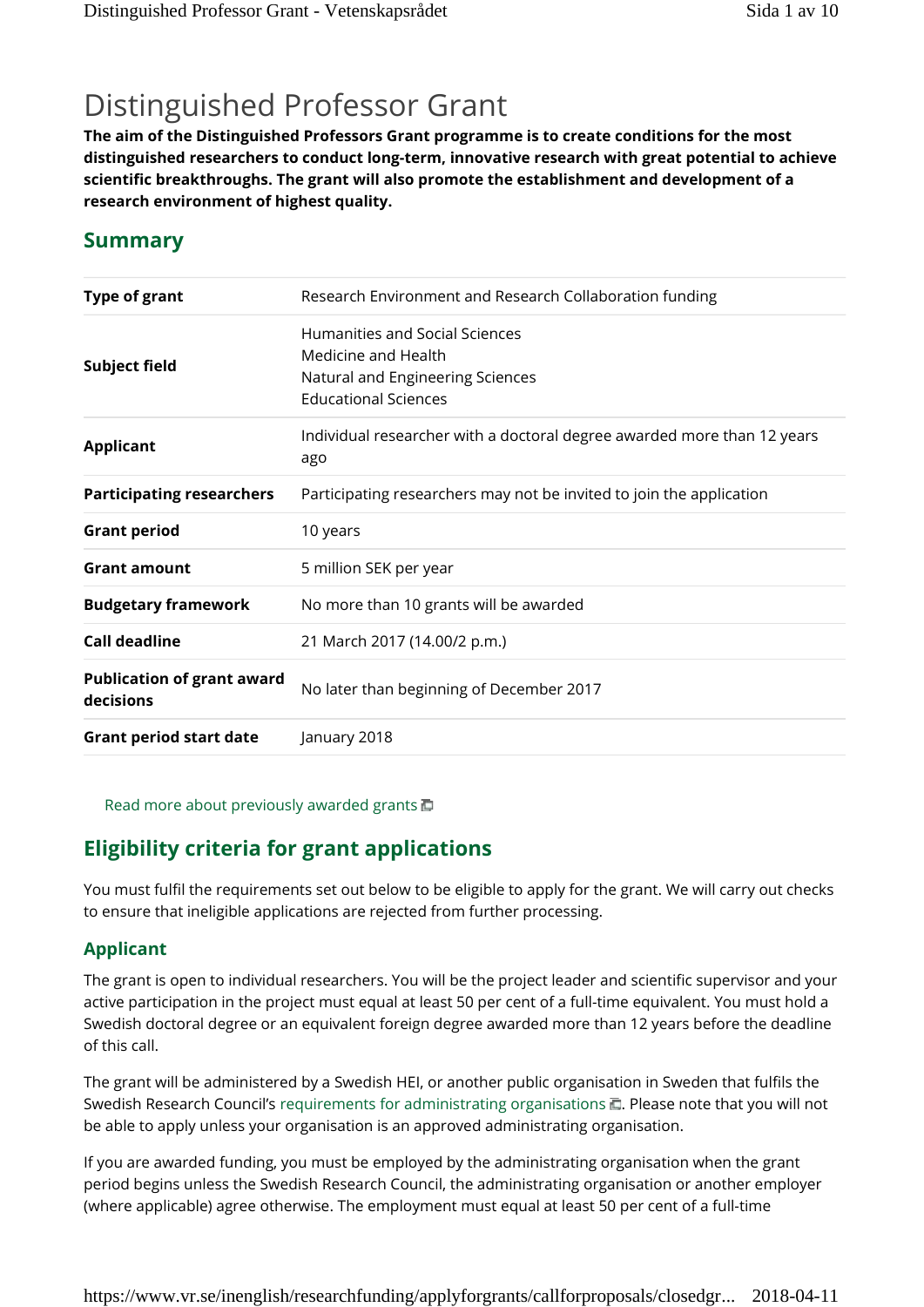equivalent. You do not have to be employed by the administrating organisation when the application is submitted.

Read more about the researcher recruitment guidelines in the European Charter for Researchers on the EU website

# **Career age**

.

You may apply for a Distinguished Professor Grant if your doctoral degree was awarded more than 12 years before the deadline of this call, that is, awarded 21 March 2005 or earlier. The date of issue will be considered to be the point in time when all the requirements were fulfilled (for example mandatory courses, the oral defence of the doctoral thesis and the approved doctoral thesis). You will not be able to finalise your application if your doctoral degree was awarded at a later date.

# **Number of applications and previous grants**

# **What grants may I apply for simultaneously from the Swedish Research Council?**

You may only submit one application for this grant under this call for applications. Other restrictions in regard to what grants you may apply for during the same year are shown in the table below.

# Table: Grants that can be applied for in parallel

# **What eligibility criteria apply to ongoing research grants from the Swedish Research Council?**

There are certain restrictions if you are the project leader of a grant already awarded and ongoing, with a grant period (disbursement period from the Swedish Research Council) overlapping the grant period of the current grant application. Please note that the period of availability, i.e. the period during which you may draw on the grant awarded, is generally longer than the grant period. You will find information on the rules that apply to your ongoing grant in the "Approval of terms" that you received from the Swedish Research Council.

# *If you are the project leader of a research project grant already awarded and ongoing:*

If you have an awarded and ongoing undirected research project grant, this grant amount will be deducted from the flat rate amount of 5 million SEK during the grant period overlapping your awarded Distinguished Professors grant. Please note that should you be awarded a Distinguished Professors grant, you will not be eligible as applicant for an undirected research project grant from the Swedish Research Council during the grant period.

#### *If you are a researcher recruited under the call International recruitment of distinguished researchers:*

If you were recruited under the call International recruitment of distinguished researchers, you cannot submit a Distinguished Professors grant application.

# **Other grants:**

See the table below for further information on grants that are eligible for holders of ongoing grants.

# Table: Grants eligible for applicants with ongoing grants

**Note:** If you have been the project leader for grants from the Swedish Research Council before, you will only be able to apply for a new grant if the final financial report for all previous grants were submitted within the stipulated time period. Please contact your administrating organisation if you are unsure whether all your final financial reports have been submitted.

# *What eligibility criteria apply to applications to or grants from other funding bodies?*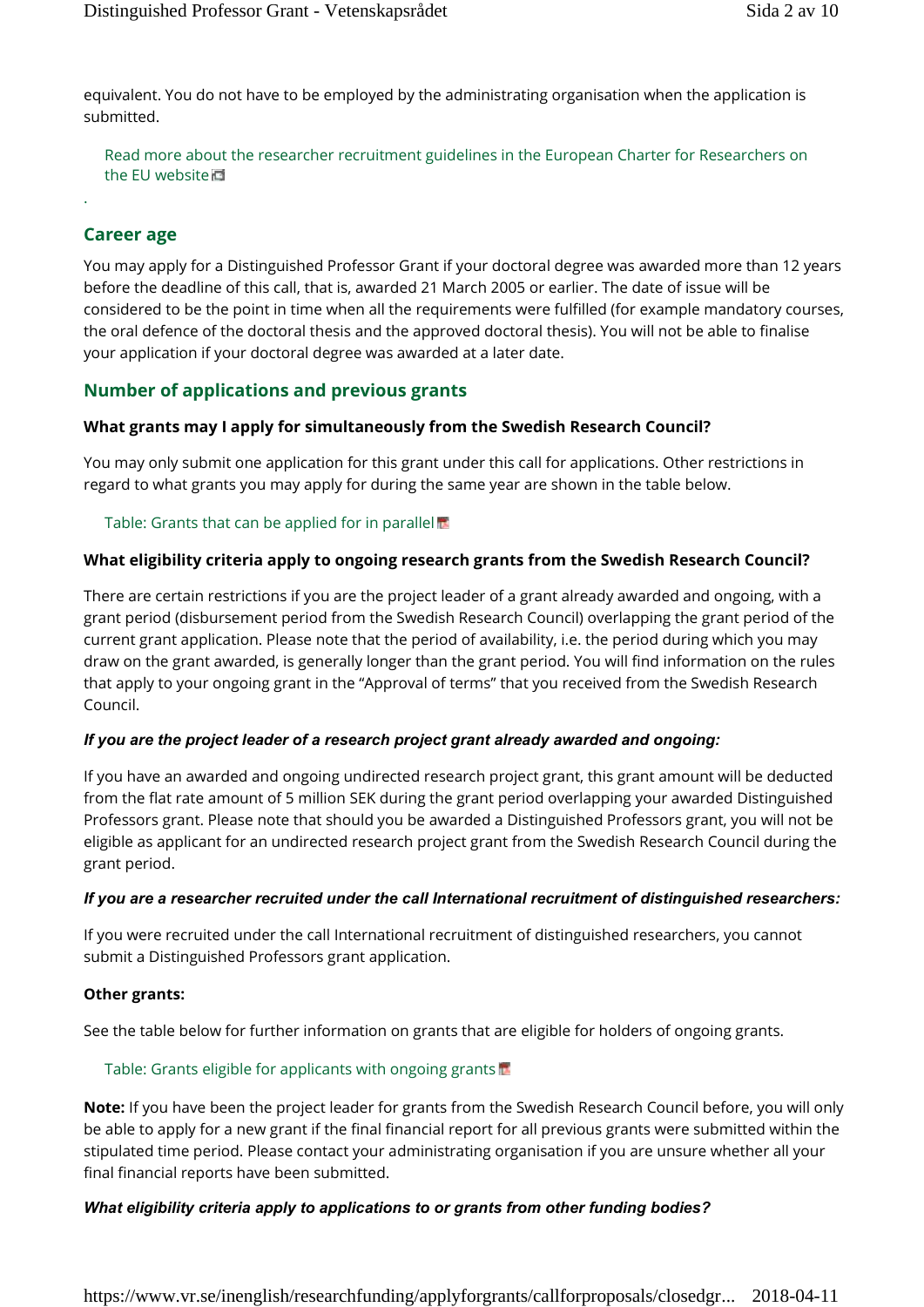If your application to the Swedish Research Council is for the same project concept as a grant awarded from or applied for to another funding body, please state so.

# **Participating researchers**

You may not include any participating researchers in this application. Any collaboration partners and their roles shall be presented in the research plan (see instructions under Research plan below).

# **Costs and grant funding**

The grant consists of a flat rate amount of 5 million SEK per year, including indirect costs. The grant may be used to cover all kinds of project-related costs, such as salaries (including your own salary, which must correspond to no more than your dedicated time in the project), premises costs, operating costs (such as consumables, travel costs including visits to research centres, publishing costs and minor equipment) and depreciation costs. The grant may not be used for scholarships. If a doctoral student takes part in the project, the grant may not be used to pay for his/her teaching hours.

The Swedish Research Council expects the administrating organisation to cover any cost exceeding the awarded amount.

# **Grant period**

The grant is awarded for a period of ten years, starting from 2018. The first payment is made in January 2018 at the earliest.

# **Reporting and monitoring**

Five years after the grant period start, a mandatory activity report focusing on the progress of the establishment and development of the research environment will be called for. This activity report also comprises an account of the HEI's contribution to the environment and may result in revised grant amounts for the remaining grant period.

# **How do I apply?**

You apply electronically through Prisma  $\Box$ , which is the application system used by the Swedish Research Council. You create an application in Prisma by filling out the text fields, retrieving information from your personal account, and attaching the required appendices.

In order for you to be able to apply, your organisation must have become an approved administrating organisation  $\bar{a}$  and created an organisation account in Prisma.

Most of the required steps in Prisma are described in the User Manual and the FAQ answers . Please have a look at these documents when you write your application.

Please avoid stating your or anybody else's full personal identity number in the application except where specifically requested.

# **Creating a personal account in Prisma**

Before applying, you must create a personal account in Prisma  $\Box$ , where you will store your personal data and your CV. The information only has to be entered once, and may subsequently be supplemented or amended whenever necessary. The account will also enable you to register your publications for future use. Please note that publications stored in your account cannot be transferred to the application form. The reason for this is that the publications function is still under development and has not yet been implemented in the Swedish Research Council's calls. The publications list must therefore be presented in the form of an attached PDF file (see instructions under Publications below).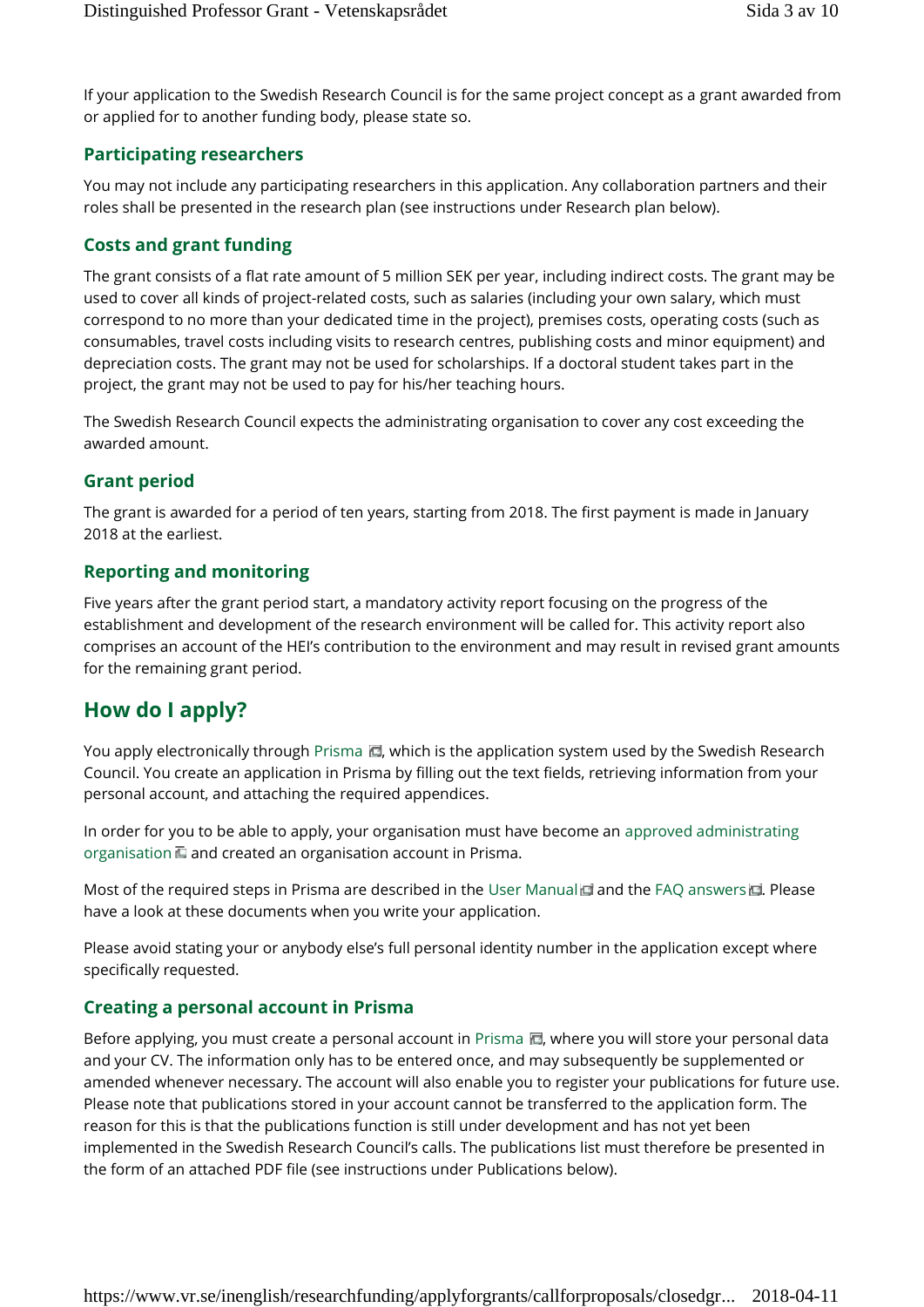Please remember to create your personal account well in advance. The applications that you register in Prisma will be linked to your personal account.

Any participating administrators, who will be involved in the preparation of the application must also create an individual Prisma account, and agree to their participation before the deadline of the call.

# **Text**

Some text fields are formattable, which means that in those fields you can change the font and size and insert certain tables, formulas and symbols. If you have written the text in advance using Microsoft Word, you will also be able to copy-paste the text and keep the initial formatting. Pictures can however not be inserted into the text fields.

All text fields have limitations as to the number of characters and this will be illustrated by means of a character counter. If you use too many characters you will not be able to register the application.

# **Attached documents and appendices**

An appendix designed according to the instructions provided shall be attached to some fields. The appendix may only consist of one file, and you can only attach documents in PDF format. All appendices are limited in terms of file size and number of pages. You will not be able to attach a file that exceeds the stated maximum file size.

# **Signing**

Both you, as applicant, and the official representative of the administrating organisation must sign the application electronically in Prisma. More information can be found under Registering the application below.

# **What must the application contain?**

Please familiarise yourself with the application form in Prisma at the same time as you read through the instructions below.

# **Language**

The scientific assessment of the applications is done by foreign peer reviewers. To guarantee a wellfunctioning procedure and a level playing field in the review process, we therefore ask you to submit your application in English.

# **Application subsections**

The application form contains the following tabs:

- Descriptive data
- Establishment and development plan of research
- Budget and research resources
- Publications
- Letter of support
- Administrating organisation
- Review panels
- Participants (only administrators in this call)
- CV

Below you will find an outline of the information required under each tab. Mandatory information is marked with an asterisk (\*) in Prisma.

#### **Descriptive data**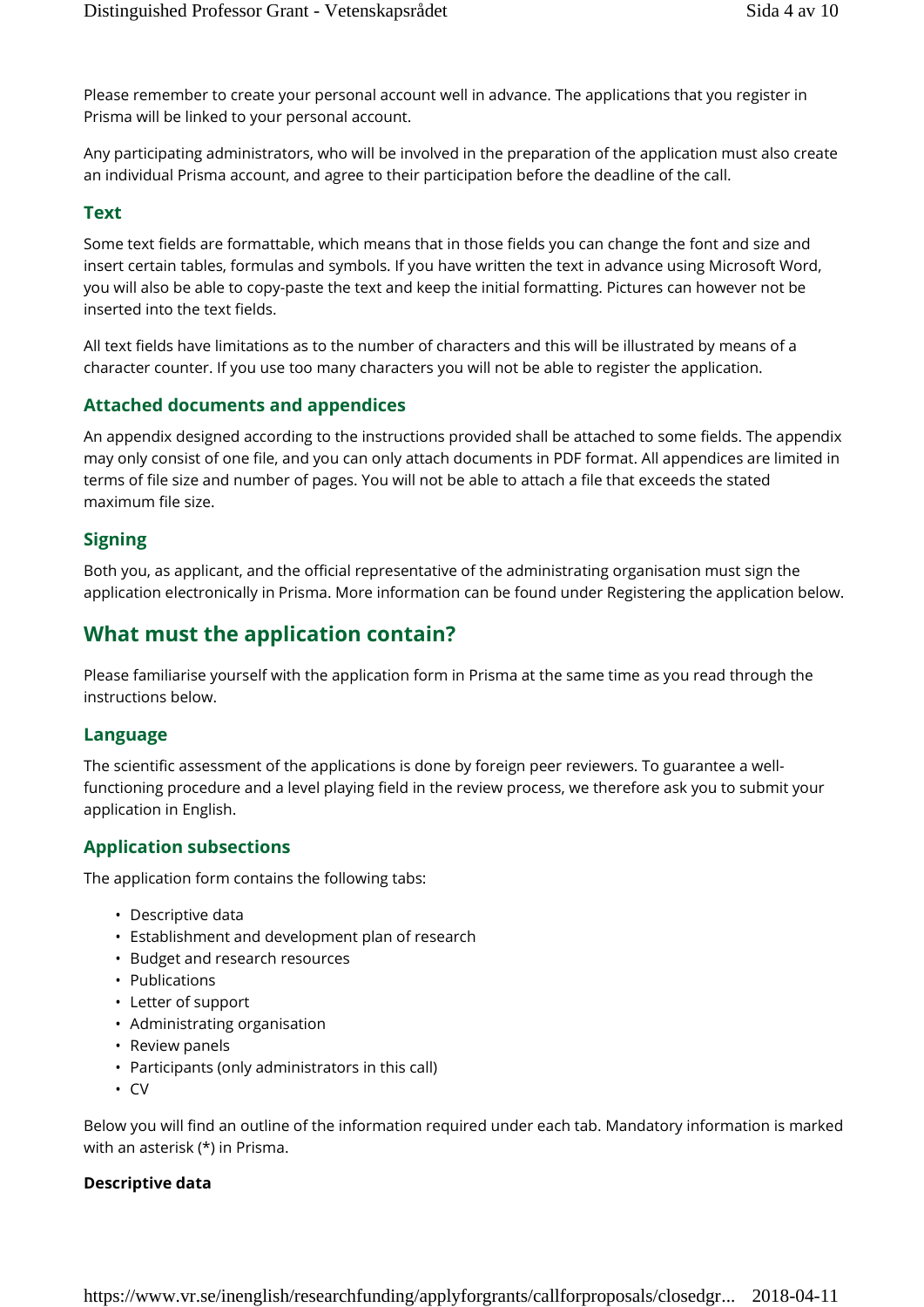Under this tab, please list the project title in Swedish and English, and select SCB classification codes and key words. Please also provide an abstract and a popular science description (see instructions below).

#### *Abstract*

The research plan abstract should contain a short description of:

- The research activities to be undertaken.
- The project implementation: the project organisation, the time table and the scientific methods to be used.
- The significance of the planned research.
- The importance to the research field, particularly in terms of innovation, originality and the potential for break-through.

The abstract should include a brief outline of the aim and the implementation of the research activities. Please use a language that can also be understood by somebody with a different scientific background.

The outline may contain a maximum of 1 500 characters, including blank spaces (approximately half an A4 page in Times New Roman, size 12, single spacing).

#### *Popular scientific description*

Describe the project in a way that makes it possible to understand for a person not familiar with the subject. Describe why and how the research will be conducted, and explain in what way the new knowledge might be important.

The popular scientific description is an important tool for us when we provide information about research financed by the Swedish Research Council. If your application is approved, we therefore reserve the right to use the description for information purposes.

**Note:** Unlike the rest of the application, the popular scientific description must be written in Swedish.

The description may contain a maximum of 4 500 characters, including blank spaces (approximately one A4 page in Times New Roman, size 12, single spacing).

# **Establishment and development plan of research**

Under this tab, please enclose you establishment and development plan of research and the account of your research leadership merits, and describe ethical considerations.

#### *Ethical considerations*

Present the ethical issues raised by the research, and explain how they will be addressed in the research activities. We also ask you to indicate whether the research includes animal experiments, experiments involving human subjects, or the handling of personal data. If the research does not raise any ethical issues, this should also be stated.

#### *Establishment and development plan*

In this section you are requested to attach your establishment and development plan in a PDF format. Please note that the appendix may only contain one file, with a maximum size of 10 MB.

The plan should consist of a short but complete description of the research task as well as a motivation of the proposed added value of the planned research environment in the short and long term. The plan should be given a forward-looking focus. The maximum length is ten page-numbered A4 pages in Times New Roman, font size 12, single spacing, including references and any images. **You will not be able to register your application if your attached document exceeds the maximum number of pages**.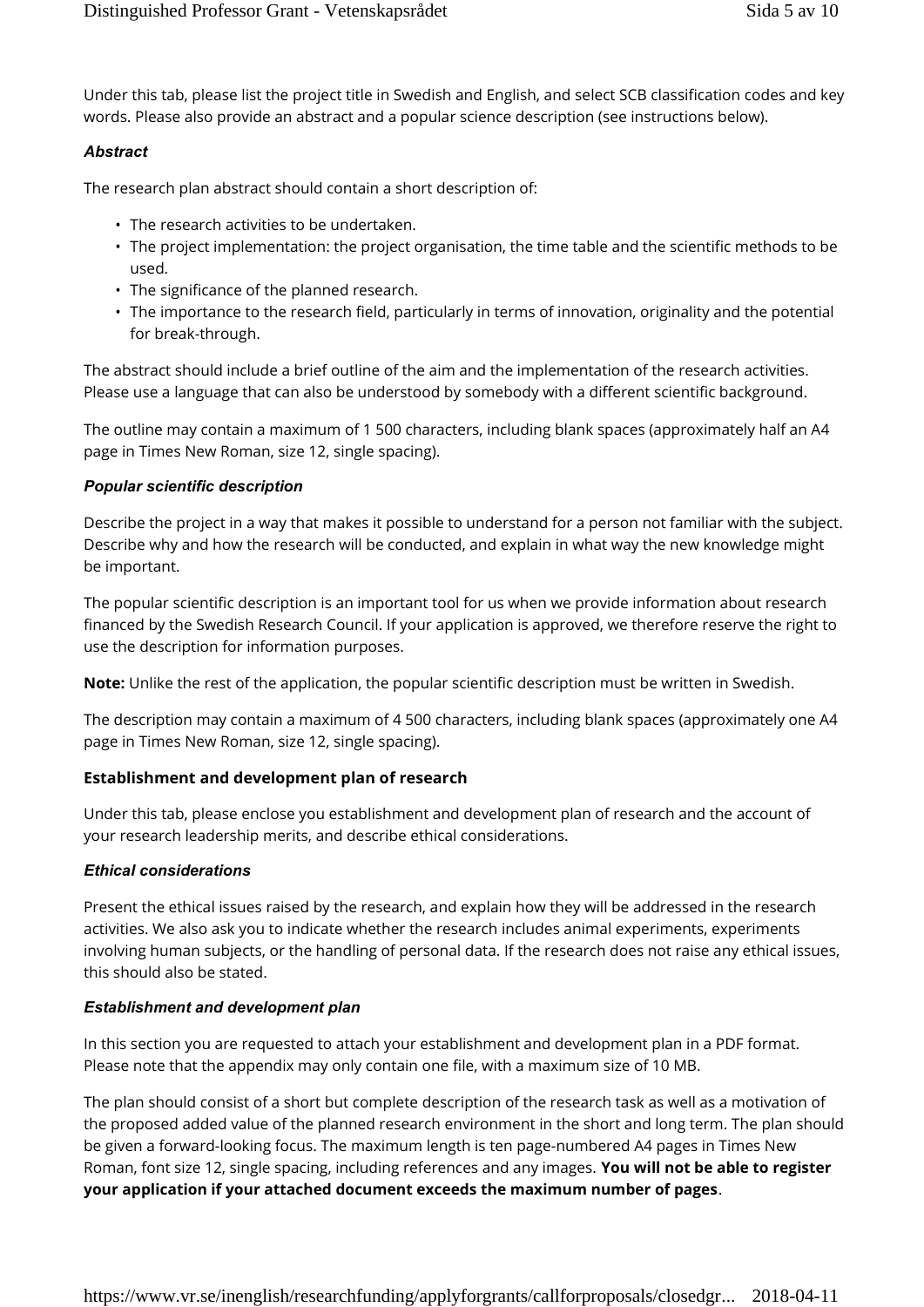The establishment and development plan must include the following four parts, under different headings and in the following order:

# **1. Research plan**

Research plan for the research to be conducted at the HEI within the framework of the grant (maximum 5 A4 pages). The research plan must describe all of the following parts:

- Purpose and aims
- Survey of the field
- Project description
- Significance
- Need of and access to equipment and infrastructure
- International and national collaboration

# **2. Research environment**

Description of the research environment and how you with the support from the HEI intend to build up and maintain and, if applicable, integrate it with an existing environment.

#### **3. Added value**

An account of the added value that the described research and environment will bring to the research activity and quality within the field at the HEI, in Sweden and internationally. Particular focus on innovation, originality and potential for research break-through should be made clear.

#### **4. Gender equality aspects**

An account of how the described research environment will affect gender equality at the HEI.

# *Research leadership*

Attach your account for your documented experience of creating an attractive and creative research environment and fostering of research excellence, including the supervision of PhD-students and postdocs.

The document should be attached in PDF-format and must not exceed two A4 pages in Times New Roman, font size 12, single spacing. **You will not be able to register your application if your attached document exceeds the maximum number of pages**.

# **Budget and research resources**

Specify your dedicated time in the project (as a percentage of full-time equivalents). Your dedicated time as project leader must equal at least 50 per cent of a full-time equivalent.

Since the grant is awarded as a flat-rate amount, you do not have to provide a budget in the application.

# *Explanation of the proposed budget*

Briefly describe the main costs you intend to cover under the frame-work of the grant. The statement may contain a maximum of 2,000 characters including blank spaces (equivalent to approximately half an A4 page in Times New Roman, font size 12).

# *Other funding*

List any other funding (whole or part) of the project received/applied for by you or any other researcher besides the funding requested in this application. Quote the rounded amounts in SEK.

List other available research funds for the planned research environment than those requested in this application. Quote the rounded amounts in SEK.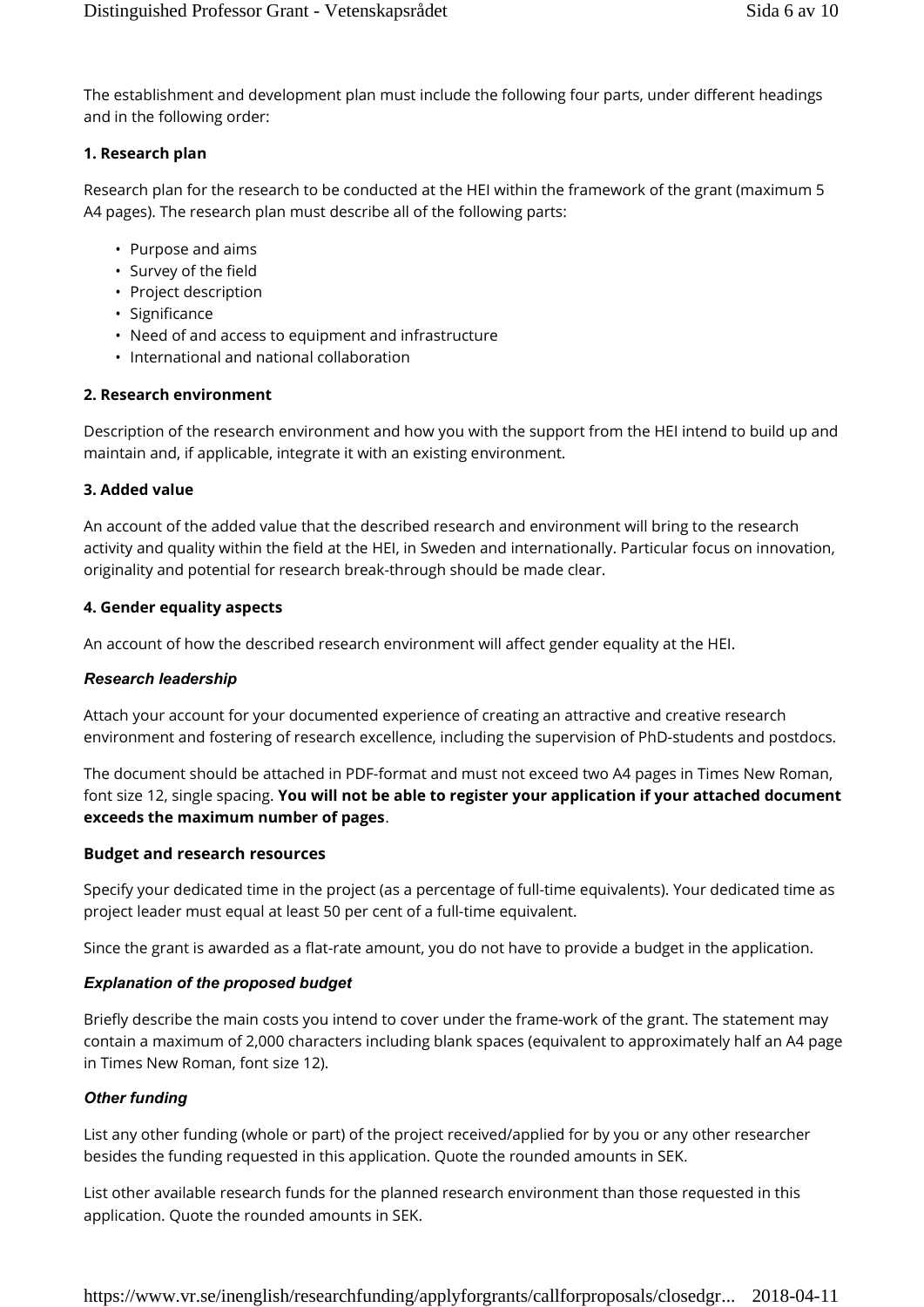# **Publications**

Under this tab, please attach your publications lists in a PDF format. Please note that the appendix may only contain one file, with a maximum size of 10 MB.

The list shall include publications made in the last eight years, and the five publications that are the most relevant to the planned research environment shall be marked with an asterisk (\*). Please indicate your name in bold. Sort the publications under the following numbered headings in the given order:

- 1. **Peer-reviewed original articles**
- 2. **Peer-reviewed conference contributions** (the findings presented may not have been reported in other publications).
- 3. **Monographs**
- 4. **Research review articles**
- 5. **Books and book chapters**
- 6. **Popular science publications including books/presentations**

**Note:** Only include articles (or equivalent) that have been published or accepted for publication at the time of applying. The application cannot be supplemented with publications after the call has closed

# **Letter of support**

Here you should attach a formal letter of support from the HEI where the research will be conducted. The document shall be attached in PDF format and not exceed two A4 pages in Times New Roman, font size 12, single spacing. Please note that the appendix must be presented as a single file of maximum 4 MB

The letter must be written in English and be signed by an authorised representative of the HEI. The applicant's name must be clearly presented, as well as the name and function/position of the person who wrote and signed the letter of support.

The letter of support must describe:

- How the HEI intends to support and contribute to the establishment and development of the research environment
- How the HEI intends managing the research environment in the short and long term.

The commitments of the HEI with regards to the need for resources entailed by the described research environment must be clarified, as well as the HEI's views on the development and support of the environment after the grant period. The administrating organisation commits to these obligations by signing the application.

# **Administrating organisation**

Under this tab, please state the administrating organisation and the project site. The administrating organisation is the organisation that administers and accounts for the funds of the project awarded under the terms and conditions laid down. The project site is the organisational unit where the project will be based. The administrating organisation and the project site generally correspond to the HEI and the department where the project leader will be employed.

An application can only be linked to an administrating organisation with an approved Prisma account. Unless your administrating organisation already has such an account, you will have to ask it to apply for an organisation account with the Swedish Research Council.

# **Review panels**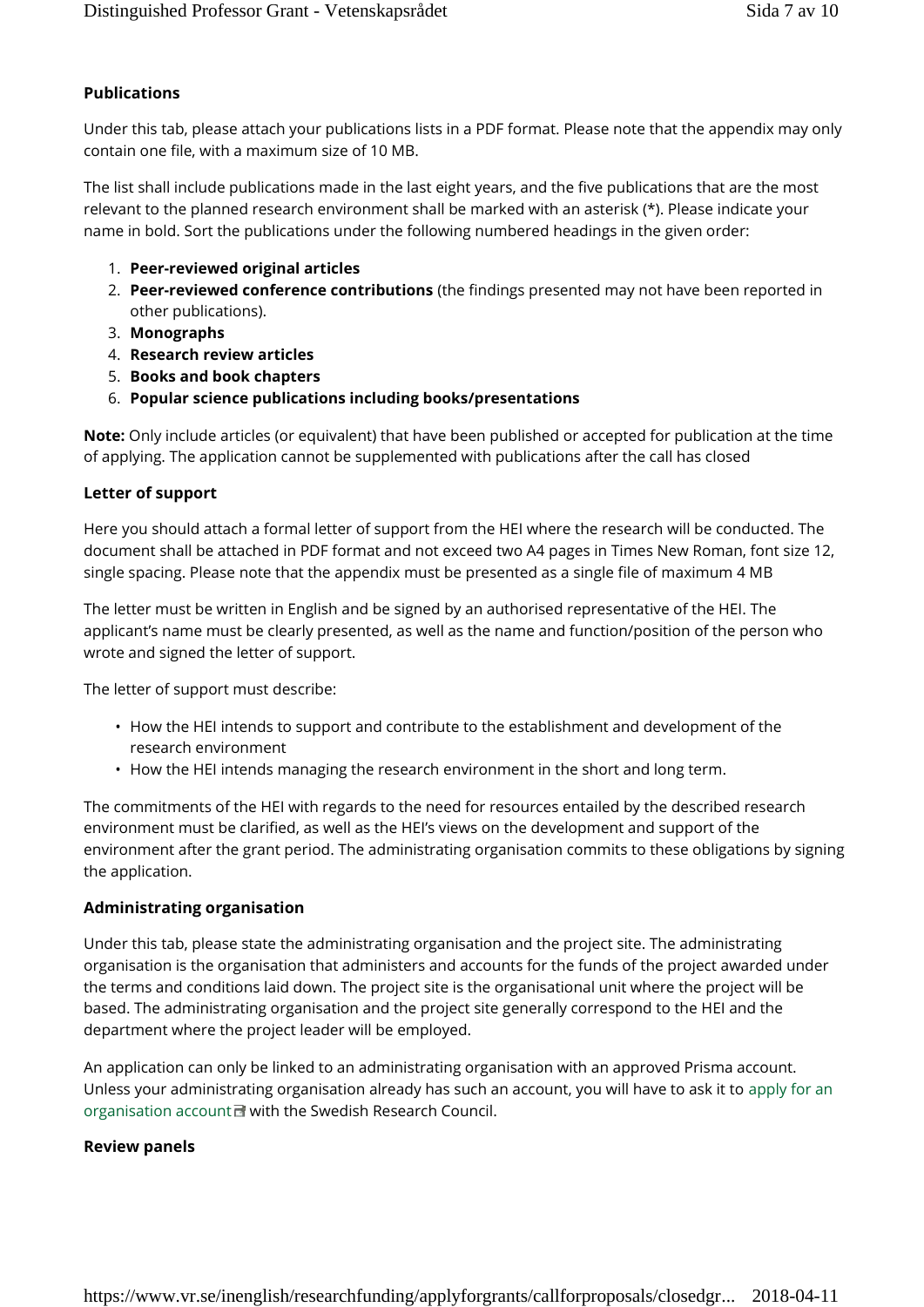Under this tab, you are requested to enter the review panel, or the review panels (in order of priority), that you wish to assess your application scientifically. The final decision on the allocation of applications between the review panels will be made by the Swedish Research Council.

#### Review panels

# **Participants**

In this section, you may invite participating administrators to join the application. A participating administrator is a person who does not take part in the project itself but can help you register and edit information in the application. **Please note that you cannot include participating researchers in this application.**

You may invite participating administrators who do not yet hold a Prisma account. Each one of them must however open a personal Prisma account to be able to contribute to your application,

Any participating administrators must accept the invitation before you can finalise the application registration. Pleaase make sure that you use the right email addresses when you send invitations to participants, and that each address is linked to the invited person's Prisma account.

# **CV**

Under this tab, please retrieve and enter relevant CV data stored in your personal Prisma account. The following information (where available) must be provided in your CV and limited to the number specified:

- **Education**: Graduate studies, specialist degree, as well as basic and advanced education.
- **Professional history**: Current employment (including whether it is a permanent position or not) and longer relevant positions you have held, postdoctoral visits (should also be included as a position/employment if applicable), research exchanges that are relevant for the research described and any longer interruption in the research that has affected your ability to qualify as a researcher.
- **Merits and awards**: Fellowship, supervised persons (postdocs and postgraduate students; indicate the total number for each category and indicate up to 10 persons that are most relevant), up to 10 of your most relevant awarded competitive grants, up to 10 of your most relevant awards and distinctions, as well as up to 20 potential other merits of relevance to the application.
- **Intellectual property:** For example patents and freely available computer programs that you have developed; please indicate up to 10 of your most relevant.

# **Registering the application**

When you open the Registering the application tab, the system will perform a check to verify if any mandatory information is missing and inform you of any need for supplements. The application will not be registered unless you click the Register button.

Please remember to use the preview function in order to double-check your application before submitting it!

**Note:** Please note that all invited participants must accept your invitation before you can proceed to register the application. Invitations that have not been accepted have to be removed.

The registered application can then be viewed in your personal Prisma account, under Applications in the Applications and grants tab. If necessary, a registered application may be de-registered, edited and reregistered up to the call deadline. **You are responsible for ensuring that the application is complete, that is to say that the application form is filled out correctly, the required appendices are attached, and the requested information is provided in accordance with the instructions. Please only submit specifically requested information. After the closing date, additions to the application will only be accepted in cases where we have asked for them.**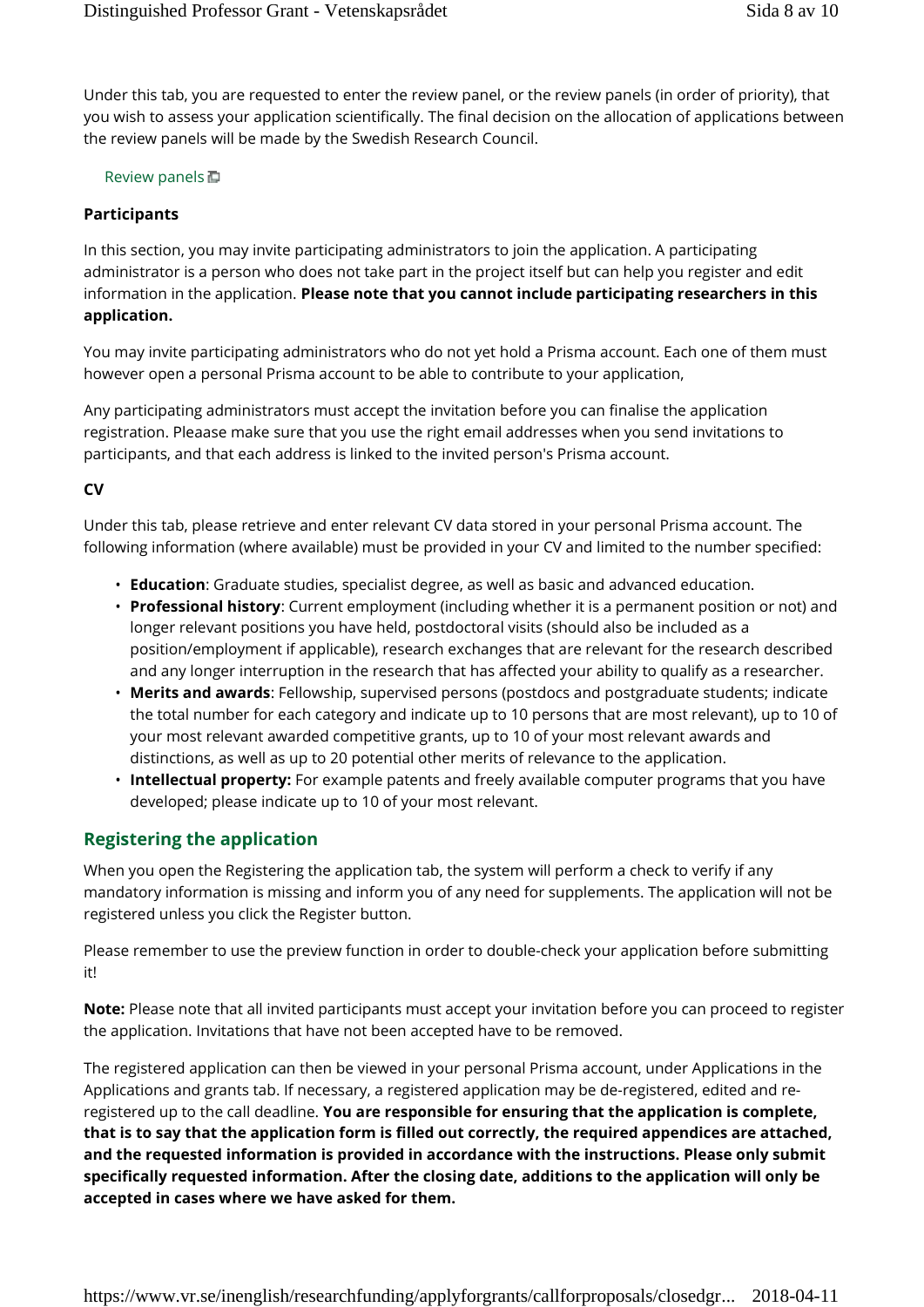# **Signing the application**

When you register the application, it will automatically be signed by you in your capacity of project leader. The application must also be signed by the official representative of the administrating organisation in order for it to be considered complete and be processed further in the review process. This representative is normally the head of the department where the research will be conducted, but that will depend on the organisational structure of your administrating organisation.

The signature *of the applicant* confirms that:

- The information contained in the application is correct and in line with the instructions from the Swedish Research Council.
- Any side-line occupation and/or commercial ties have been reported to the administrating organisation, and that no conflict with the principles of good research practice has been established.
- The necessary permits and approvals are in place at the start of the project, e.g. concerning the ethical review.

The signature *of the administrating organisation* confirms that:

- The organisation will accommodate the research and the equipment, and employ the applicant during the time period and to the extent presented in the application.
- The organisation approves the cost estimate presented in the application.
- The project will be conducted in accordance with Swedish law.

The parties must have discussed the above-mentioned points before the representative of the administrating organisation approves and signs the application.

**Note:** The official representative of the administrating organisation must have signed the application in Prisma no later than one week (seven calendar days) after the application deadline for it to be considered further in the review process.

# **What happens next?**

When the call closes (at 14.00/2 p.m. on the final day for submission of applications), the registered application will automatically become final and given a registration number.

Your registered application will automatically be forwarded to the official representative of the administrating organisation, who must sign the application no later than one week (seven calendar days) after the application deadline. You will receive an auto-generated email when the application has been signed.

You will find information about the status of the application, the registration number and the application signature under the tab Applications and grants in your account.

# **Scientific evaluation**

The scientific assessment of the application will be made by active researchers. These peer reviewers evaluate each application (in competition with the other applications) on the basis of the assessment criteria established by the Swedish Research Council.

If an application does not comply with the instructions, this will be taken into account in the application review.

Review panels

How your application is evaluated  $\Box$